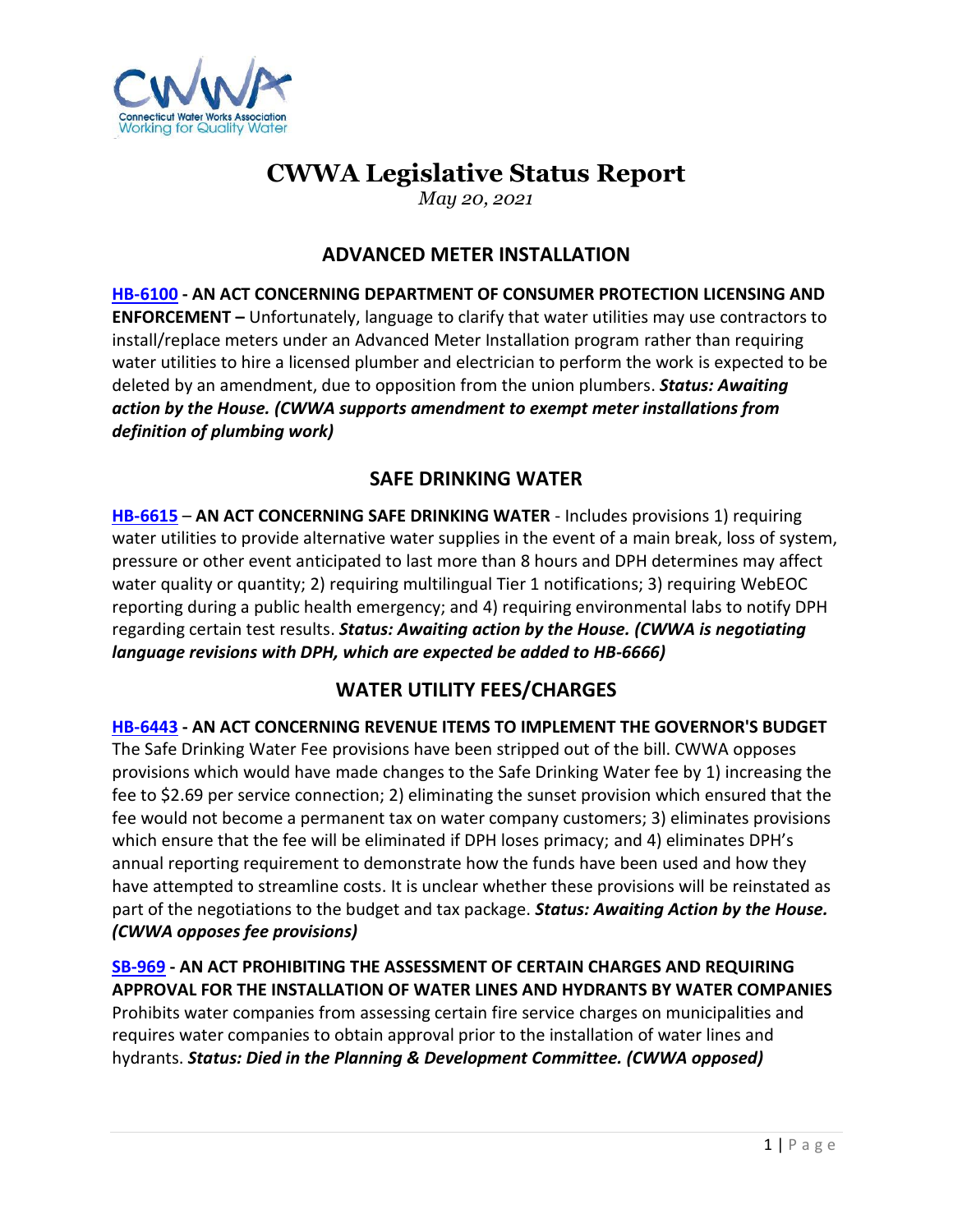

**[SB-941](https://www.cga.ct.gov/asp/cgabillstatus/cgabillstatus.asp?selBillType=Bill&which_year=2021&bill_num=941) - AN ACT CONCERNING THE ASSIGNMENT OF CERTAIN PROPERTY, TAX, WATER AND SEWER LIENS** – As amended, the bill makes any lien assignment executed on or after July 1, 2022, unenforceable unless memorialized in a written contract between the assignee and municipality or authority. The contract must include the disclosure and other provisions the bill specifies. *Status: Approved by the Senate, sent to the House. (CWWA opposed original bill)*

**[SB-968](https://www.cga.ct.gov/asp/cgabillstatus/cgabillstatus.asp?selBillType=Bill&which_year=2021&bill_num=968) – AN ACT CONCERNING FORECLOSURE, ASSIGNMENT AND OTHER ENFORCEMENT ACTIONS FOR UNPAID SEWER ASSESSMENTS AND OTHER FEES AND CHARGES -** Prohibits foreclosure, assignment and other enforcement actions for unpaid sewer assessment and other fees and charges in the case of owner-occupied real property for which the principal of such unpaid assessments, fees and charges is less than ten thousand dollars. *Status: Awaiting action by the Senate. (CWWA opposes, as drafted. The bill is expected to be amended to create a working group to address these issues)* 

**[HB-6643](https://www.cga.ct.gov/asp/cgabillstatus/cgabillstatus.asp?selBillType=Bill&which_year=2021&bill_num=6643) - AN ACT CONCERNING MUNICIPAL TAXATION ASSISTANCE PROGRAMS AND THE MUNICIPAL PROPERTY TAX WAIVER -** Authorizes municipalities to provide taxpayers, including municipal water customers, with a 90-day payment deferral and a reduced interest rate of 3% on delinquent payments. *Status: Awaiting action by the House. (CWWA opposes)*

**[SB-1064](https://www.cga.ct.gov/asp/cgabillstatus/cgabillstatus.asp?selBillType=Bill&which_year=2021&bill_num=1064) - AN ACT CONCERNING A WAIVER OF INTEREST ON PROPERTY TAX PAYMENTS FOR CERTAIN REAL AND PERSONAL PROPERTY AND THE INTEREST RATE FOR CERTAIN TAXES AND ASSESSMENTS –** Includes provisions which reduce the interest rate on delinquent water, sewer and other bills from 18% to 12%. *Status: Awaiting action by the Senate. (CWWA opposes)*

# **CONSERVATION**

**[SB-863](https://www.cga.ct.gov/asp/cgabillstatus/cgabillstatus.asp?selBillType=Bill&which_year=2021&bill_num=863) - AN ACT CONCERNING ENERGY EFFICIENCY STANDARDS -** to establish and update state appliance and equipment energy and water efficiency standards. *Status: Died in the Energy & Technology Committee. (CWWA supported the intent)*

# **ENERGY**

**[SB-952](http://www.cga.ct.gov/asp/cgabillstatus/cgabillstatus.asp?selBillType=Bill&bill_num=SB00952&which_year=2021) - AN ACT CONCERNING CERTAIN SOLAR PROJECTS** - Increases the Virtual Net Metering (VNM) cap from \$20 million to \$30 million/year for municipal projects, provided a minimum of \$5 million shall be set aside for municipalities considered "alliance districts". The bill also 1) creates solar energy storage goals, (2) permits ownership of solar power generation facilities by electric distribution companies, and (3) directs DEEP and PURA to investigate solar energy development programs. *Status: VNM provisions stripped from bill. Approved by the Energy Committee, sent to the Senate.* 

**[HB-6523](https://www.cga.ct.gov/asp/cgabillstatus/cgabillstatus.asp?selBillType=Bill&which_year=2021&bill_num=6523) - AN ACT CONCERNING VIRTUAL NET METERING CREDITS FOR MANUFACTURERS IN DISTRESSED MUNICIPALITIES** – Increases the cap on Virtual Net Metering from \$20 million to \$30 million and provides that the additional \$10 million must be made available to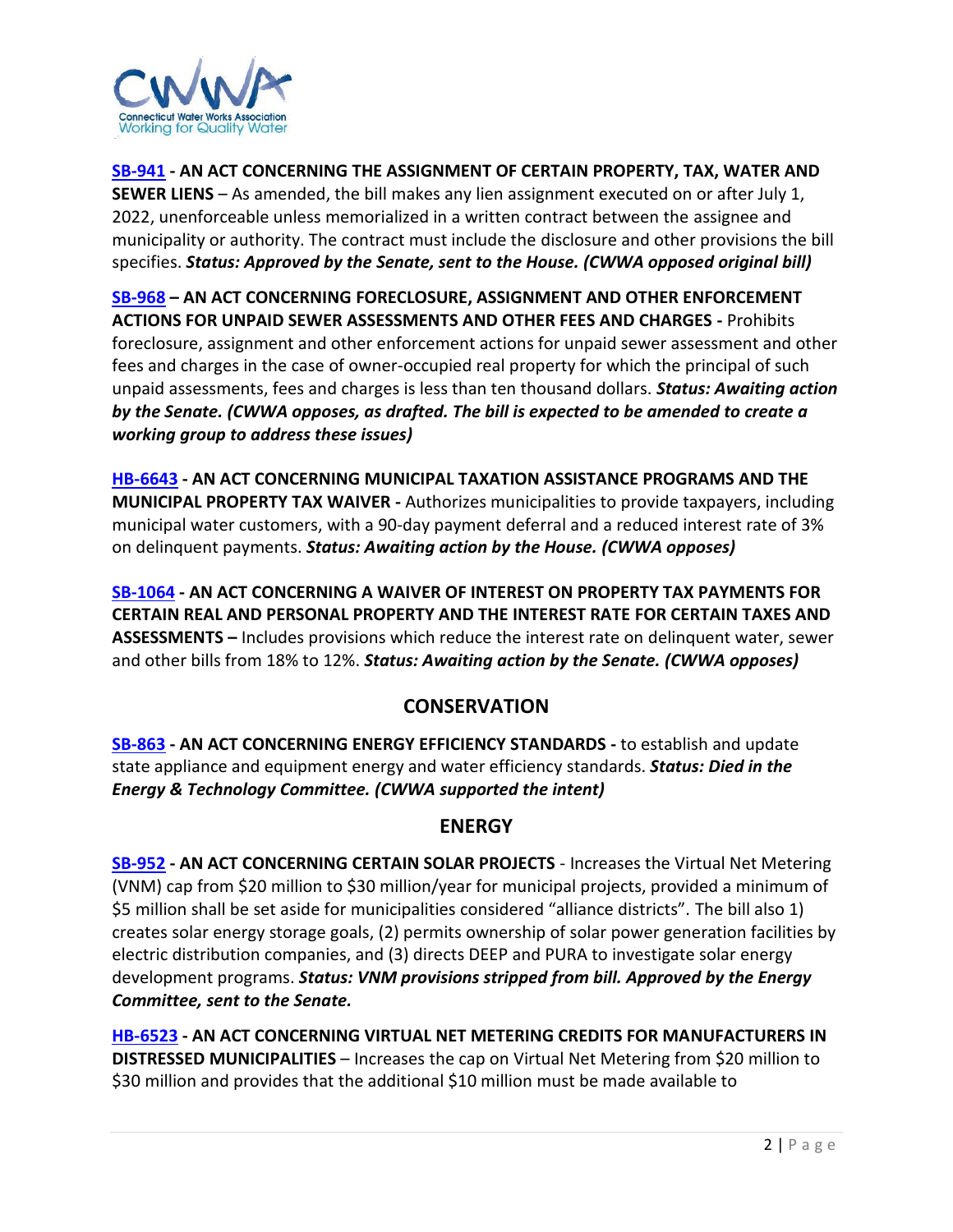

manufacturers in distressed municipalities. *Status: Awaiting action by the House. (CWWA monitoring)*

## **ENVIRONMENT**

**[HB-6498](https://search.cga.state.ct.us/highlighter/highlight-for-xml?altUrl=%2Fdl2021%2Fcbs%2Fpdf%2FHB-6498.pdf&uri=https%3A%2F%2Fsearch.cga.state.ct.us%2Fdl2021%2Fcbs%2Fpdf%2FHB-6498.pdf&xml=%3CXML%3E%0A%3CBody+units%3Dcharacters+color%3D%23ff00ff+mode%3Dactive+version%3D2%3E%0A%3CHighlight%3E%0A%3C%2FHighlight%3E%0A%3C%2FBody%3E%0A%3C%2FXML%3E%0A)** - **AN ACT CONCERNING THE SITING OF SOLAR FACILITIES ON CERTAIN FARMLANDS -** To provide for increased review of proposals to site solar facilities on certain farmlands and land that is core forest. *Status: Died in the Environment Committee. (CWWA requested language to address watershed lands)*

**[SB-924](https://www.cga.ct.gov/asp/cgabillstatus/cgabillstatus.asp?selBillType=Bill&which_year=2021&bill_num=924) - AN ACT CONCERNING THE STAFFING AND RESOURCES OF THE DEPARTMENT OF ENERGY AND ENVIRONMENTAL PROTECTION** - Requires the preparation of a report by the Department of Energy and Environmental Protection that provides an accounting of agency staffing positions paid for from the revenues of the Passport to the Parks account and that assesses the effect of impending agency staff retirements on the viability and efficacy of current and planned agency programs and responsibilities. *Status: Awaiting action by the Senate. (CWWA monitoring)*

## **LABOR**

**[HB-6536](https://www.cga.ct.gov/asp/cgabillstatus/cgabillstatus.asp?selBillType=Bill&which_year=2021&bill_num=6536) - AN ACT REQUIRING ADEQUATE EQUIPMENT AND REIMBURSEMENT FOR EMPLOYEES WORKING FROM HOME –** Requires an employer to reimburse an employee for all necessary expenditures incurred by the employee within his or her scope of employment and directly related to services performed for the employer. Under the bill, an employer is any person engaged in business who has one or more employees, including the state and its political subdivisions. Under the bill, "necessary expenditures" generally include expenditures the employer requires of the employee to perform his or her work duties that primarily benefit the employer (e.g., equipment, technology, and office supplies). But it excludes certain expenditures, such as those an employee agrees to incur before being assigned to work from home. *Status: Died in the Appropriations Committee. (CWWA opposes)*

# **PFAS RELATED PROPOSALS**

**HB- [6439](https://www.cga.ct.gov/asp/cgabillstatus/cgabillstatus.asp?selBillType=Bill&which_year=2021&bill_num=6439) - AN ACT CONCERNING THE STATE BUDGET FOR THE BIENNIUM ENDING JUNE THIRTIETH, 2023, AND MAKING APPROPRIATIONS THEREFOR** – Includes funding to implement Certain Recommendations of PFAS Task Force – DPH: \$408,000 in FY 22 and \$420,000 in FY 23 for one Toxicologist, one Laboratory Consultant, one Chemist, and one Environmental Analyst to assist with updating standards and action levels for drinking water, review laboratories to become approved for PFAS (per- and polyfluoroalkyl substances) testing, implement PFAS testing of drinking water at the State's public health laboratory, support testing of public water systems, and educate stakeholders to protect the public health from the impacts of PFAS in drinking water. Also recommended is \$100,000 for laboratory testing supplies. Also includes funding of \$110,548 in FY 22 and \$114,800 in FY 23 to support one Engineer Intern to enhance the State's response to drinking water issues in schools undergoing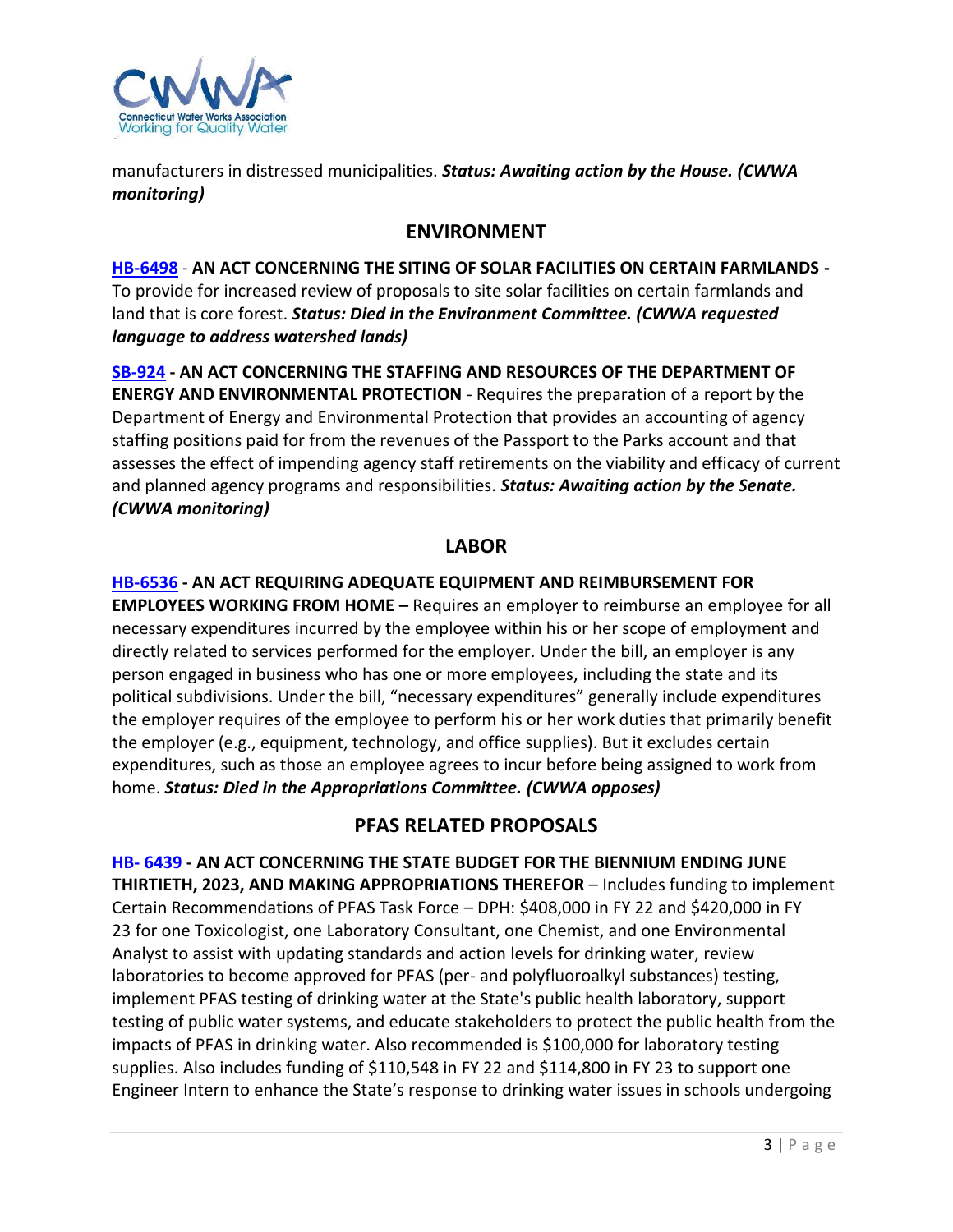

construction projects, and one Environmental Analyst to assist the agency in its continued administration of safe drinking water standards for public drinking water. *Status: Awaiting action by the House. (CWWA supports)*

**[SB-887](https://www.cga.ct.gov/asp/cgabillstatus/cgabillstatus.asp?selBillType=Bill&which_year=2021&bill_num=887) - AN ACT AUTHORIZING AND ADJUSTING BONDS OF THE STATE FOR CAPITAL IMPROVEMENTS, TRANSPORTATION AND OTHER PURPOSES –** Includes Grants-in-aid to municipalities for the purpose of providing potable water and for assessment and remedial action to address pollution from perfluoroalkyl and polyfluoroalkyl containing substances, not exceeding \$1,150,000. *Status: Awaiting action by the Senate.* 

**[SB-837-](https://www.cga.ct.gov/asp/cgabillstatus/cgabillstatus.asp?selBillType=Bill&which_year=2021&bill_num=837) AN ACT CONCERNING THE USE OF PERFLUOROALKYL OR POLYFLUOROALKYL SUBSTANCES IN CLASS B FIREFIGHTING FOAM -** Prohibits the use of firefighting foam containing PFAS for training purposes and establish a take-back program for such products and prohibits the sale of consumer packaging that contains PFAS. *Status: Approved by the Senate, sent to the House. (CWWA Supports)*

**SB- [926](https://www.cga.ct.gov/asp/cgabillstatus/cgabillstatus.asp?selBillType=Bill&which_year=2021&bill_num=926) - AN ACT CONCERNING THE PRESENCE OF PFAS IN CERTAIN CONSUMER PACKAGING** – Prohibits the sale of consumer packaging that contains PFAS. *Status: Incorporated into SB-837. (CWWA monitoring)*

#### **PURA**

**[SB-855](https://www.cga.ct.gov/asp/cgabillstatus/cgabillstatus.asp?selBillType=Bill&which_year=2021&bill_num=855) (File 78) - AN ACT CONCERNING THE DECOUPLING OF THE PUBLIC UTILITIES REGULATORY AUTHORITY AND THE DEPARTMENT OF ENERGY AND ENVIRONMENTAL PROTECTION -** Decouples the Public Utilities Regulatory Authority and the Department of Energy and Environmental Protection. *Status: Awaiting action by the Senate; File #78, Cal. #79. (CWWA monitoring)*

# **WATER QUALITY**

**[HB-6384](https://www.cga.ct.gov/asp/cgabillstatus/cgabillstatus.asp?selBillType=Bill&which_year=2021&bill_num=6384) Public Act 21-12 - AN ACT CONCERNING AQUATIC INVASIVE SPECIES' EFFECTS ON LAKES AND RELATED FUNDING –** Requires the state Department of Energy & Environmental Protection (DEEP) to develop a report to determine whether funding under the Aquatic Invasive Species Stamp program is sufficient, how funds have been used, and whether additional funding mechanisms are needed. *Status: Awaiting the Governor's signature. (CWWA supports)* 

**SB**‑**[1031](https://www.cga.ct.gov/asp/cgabillstatus/cgabillstatus.asp?selBillType=Bill&which_year=2021&bill_num=1031) - AN ACT CONCERNING THE USE OF SODIUM CHLORIDE TO MITIGATE ICE AND SNOW ACCUMULATIONS** - Requires DEEP and the Department of Transportation (DOT) to work with UConn's Tech Transfer (T2) Center to conduct training for roadside salt applicators. The bill also 1) establishes a salt applicator certification program within DEEP, which the commissioner must administer and enforce within available resources; 2) requires each local health district, by January 1, 2022, to establish an electronic reporting system for owners of homes and wells damaged by sodium chloride run-off; and 3) requires any person who installs residential water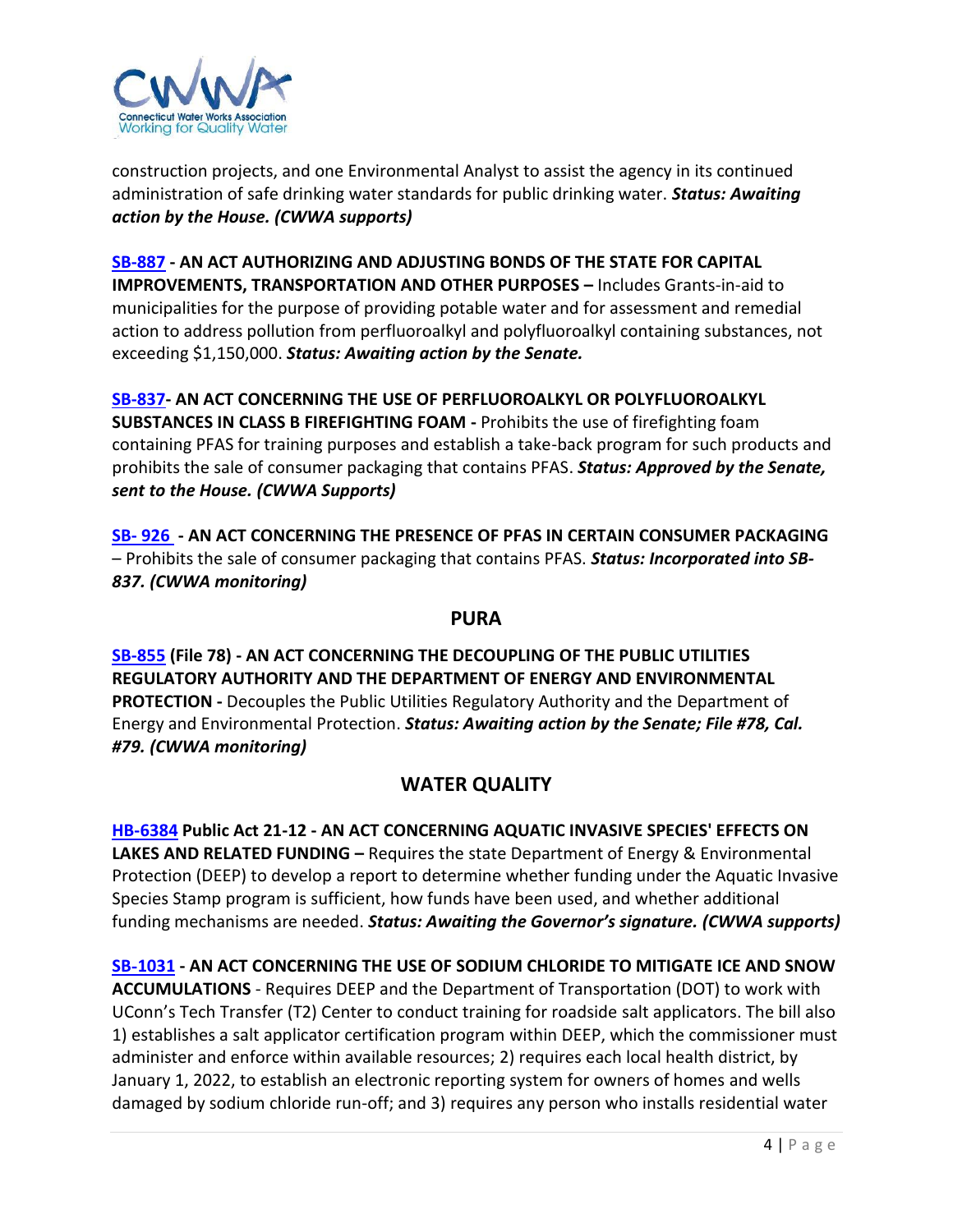

treatment systems, including automatic water softeners or tanks, to test a customer's drinking water for sodium and chloride before recommending installation of an automatic water softener or tank. A registered environmental laboratory must perform the testing. *Status: Died in the Appropriations Committee.* 

**[SB-834](https://www.cga.ct.gov/asp/cgabillstatus/cgabillstatus.asp?selBillType=Bill&which_year=2021&bill_num=834) - AN ACT CONCERNING WATER QUALITY NOTIFICATION -** Requires the owner of a property to notify each tenant and lessee of such property of the results of certain water quality tests. *Status: Expected to be incorporated into HB-6666. (CWWA monitoring)*

**[SB-1065](https://www.cga.ct.gov/asp/cgabillstatus/cgabillstatus.asp?selBillType=Bill&which_year=2021&bill_num=1065) - AN ACT CONCERNING A STUDY OF MUNICIPALITIES AND HOMEOWNERS WITH WELL WATER CONTAMINATED WITH URANIUM –** Requires DPH and the Office of Policy and Management to conduct a study of municipalities in the state where the commissioner reasonably believes that the groundwater is contaminated with uranium. Such study shall include, but not be limited to, an examination of (1) the levels of uranium in such groundwater, (2) the number of private residential wells affected by the presence of uranium, and (3) the available resources of the Department of Public Health, local health departments and municipalities to provide assistance to homeowners and other individuals who use such wells. *Status: Died in the Appropriations Committee. (CWWA monitoring)*

# **INFRASTRUCTURE**

**[HB-6441](https://www.cga.ct.gov/asp/cgabillstatus/cgabillstatus.asp?selBillType=Bill&which_year=2021&bill_num=6441) – AN ACT CONCERNING CLIMATE CHANGE ADAPTATION** – The Governor's proposal includes provisions expanding the ability of the Green Bank to invest in water, waste and recycling, climate adaptation and resilience, agriculture, land conservation, parks and recreation, and environmental markets like with carbon offsets, and it would be allowed to utilize its bonding authority, as well as seek federal funding, to raise capital to invest in and stimulate more private investment in such projects in Connecticut. Provides that the Green Bank may not use Clean Water Funds or funds collected from a water company. *Status: Awaiting action by the House. (CWWA supports certain provisions)*

**[SB-150](https://www.cga.ct.gov/asp/cgabillstatus/cgabillstatus.asp?selBillType=Bill&which_year=2021&bill_num=150) - AN ACT ESTABLISHING THE CONNECTICUT INFRASTRUCTURE AUTHORITY -** to: (1) Establish a new quasi-public agency to facilitate and finance the development of public infrastructure projects with the highest quality standards at the lowest cost, (2) prioritize the public's interest in public infrastructure projects and build the foundation of a thriving economy, (3) create and retain construction and maintenance jobs in this state, and (4) encourage the use of innovation, efficiencies, best practices and technology to deliver the most functional, reliable and advanced public infrastructure projects to the residents of this state. *Status: Awaiting action by the Senate; File #106, Cal. #115. (CWWA monitoring)*

**[SB-887](https://www.cga.ct.gov/asp/cgabillstatus/cgabillstatus.asp?selBillType=Bill&which_year=2021&bill_num=887) - AN ACT AUTHORIZING AND ADJUSTING BONDS OF THE STATE FOR CAPITAL IMPROVEMENTS, TRANSPORTATION AND OTHER PURPOSES –** Includes funding for the Clean Water Fund and \$5 million in FY22 and FY23 for the state's Open Space & Watershed Land Acquisition Program. *Status: Awaiting action by the Senate.*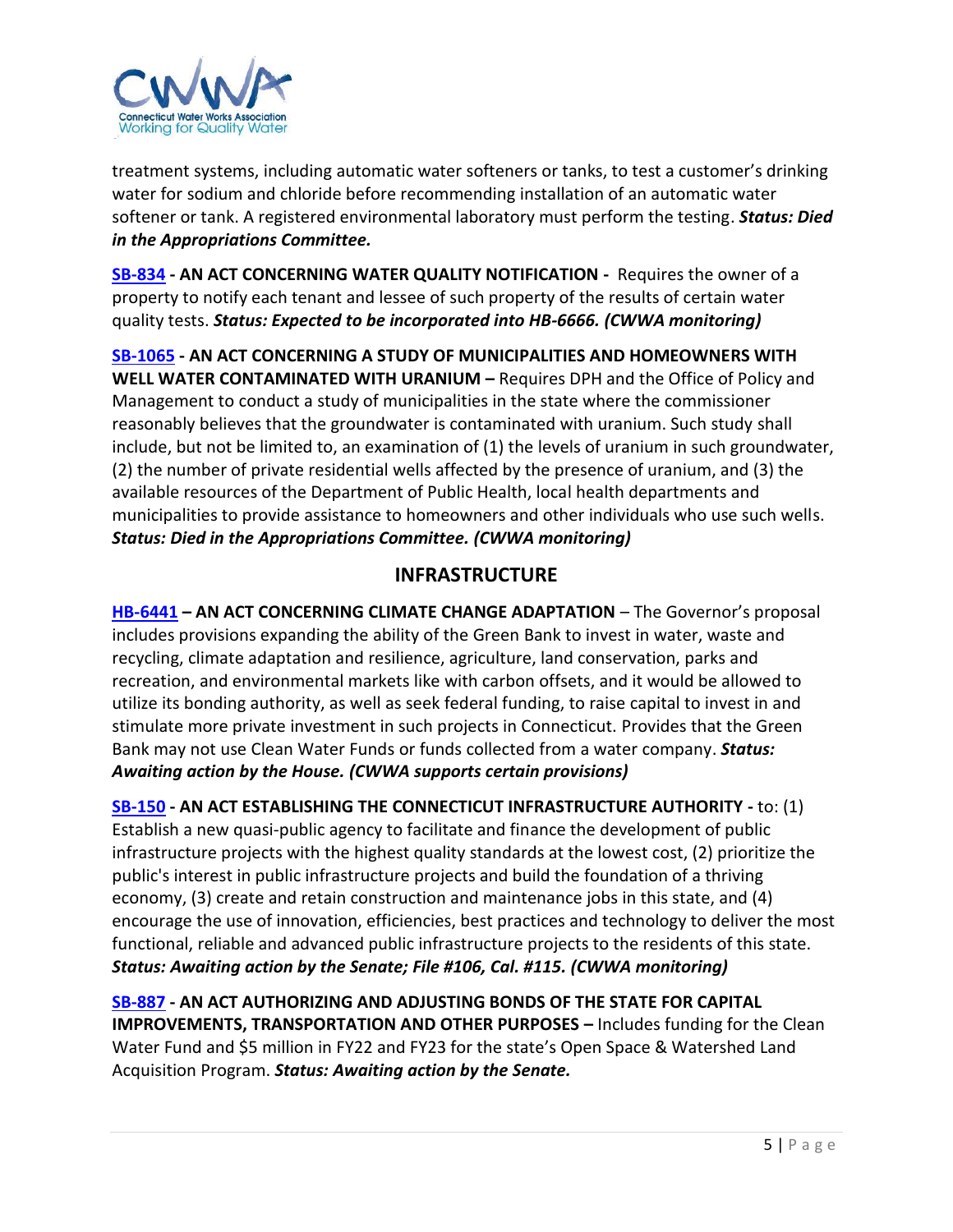

### **[HB-6666](https://www.cga.ct.gov/asp/cgabillstatus/cgabillstatus.asp?selBillType=Bill&which_year=2021&bill_num=6666) - AN ACT CONCERNING THE DEPARTMENT OF PUBLIC HEALTH'S RECOMMENDATIONS REGARDING VARIOUS REVISIONS TO THE PUBLIC HEALTH STATUTES –**

Implements DPH's recommendations regarding various revisions to the public health statutes, including language which authorizes DPH to approve a replacement well in other communities provided such well is 1) necessary to meet current system demands; (2) located in an aquifer of adequate water quality determined by historical water quality data from the well it replaces; and (3) in a more protected location when compared to the well it is to replace. *Status: Awaiting action by the House. Expected to be amended to include language from HB-6615 and SB-834. (CWWA supports).* 

# **OPERATIONS**

**[HB-6501](http://www.cga.ct.gov/asp/cgabillstatus/cgabillstatus.asp?selBillType=Bill&bill_num=HB06501&which_year=2021) - AN ACT CONCERNING THE STREAMLINING OF CERTAIN PROGRAMS OF THE DEPARTMENT OF ENERGY AND ENVIRONMENTAL PROTECTION** – Includes the following provisions: 1) Imposes an annual permit fee of \$200 on any person or business and a \$100 permit fee of any municipality authorized to engage in a regulated activity covered by a general permit. Also requires entities to register and obtain approval from DEEP before the activity is authorized; and 2) Makes changes regarding CEU requirements and certification of Wastewater Treatment Facility Operators. *Status: Approved by the House, sent to the Senate. (CWWA monitoring)*

**[SB-858](https://www.cga.ct.gov/asp/cgabillstatus/cgabillstatus.asp?selBillType=Bill&which_year=2021&bill_num=858) - AN ACT CONCERNING CALL BEFORE YOU DIG PROGRAM VIOLATIONS AND CERTAIN MODIFICATIONS TO GAS PIPELINES PROCESSES –** Requires that penalties for violations of the "Call Before You Dig" law's marking requirements be directly paid by the entity being penalized by the Public Utilities Regulatory Authority (PURA), without recovering the penalty from a third party (e.g., a contractor working for the penalized entity). It also establishes a process by which the PURA commissioners can stop the work on a Call Before You Dig project if there is an immediate life-threatening hazard resulting from a willful violation of the law. *Status: Awaiting action by the Senate. (exempts municipalities from the scope of the bill). (CWWA monitoring)* 

**HB–[5598](http://www.cga.ct.gov/asp/cgabillstatus/cgabillstatus.asp?selBillType=Bill&bill_num=HB05598&which_year=2021) - AN ACT CONCERNING A PROPERTY OWNER'S LIABILITY FOR THE EXPENSES OF REMOVING A FALLEN TREE OR LIMB -** Imposes liability on certain owners of real property for the expenses of removing a tree or limb that falls on an adjoining owner's private real property. The bill exempts water companies and other entities. *Status: Awaiting action by the House. (CWWA monitoring)*

**[SB-700](https://www.cga.ct.gov/asp/cgabillstatus/cgabillstatus.asp?selBillType=Bill&which_year=2021&bill_num=700) (File No. 76) - AN ACT CONCERNING THE DISCLOSURE OF DAMS AND SIMILAR STRUCTURES BY OWNERS OF REAL PROPERTY -** Requires the owner of real property on which a dam or similar structure is located to record such dam or structure on the land records of the municipality in which such real property is located, notify a potential buyer of such real property of the existence of such dam or structure and disclose the existence of such dam or structure on a residential disclosure report. *Status: Awaiting action by the Senate; File #76, Cal. #77. (CWWA monitoring)*